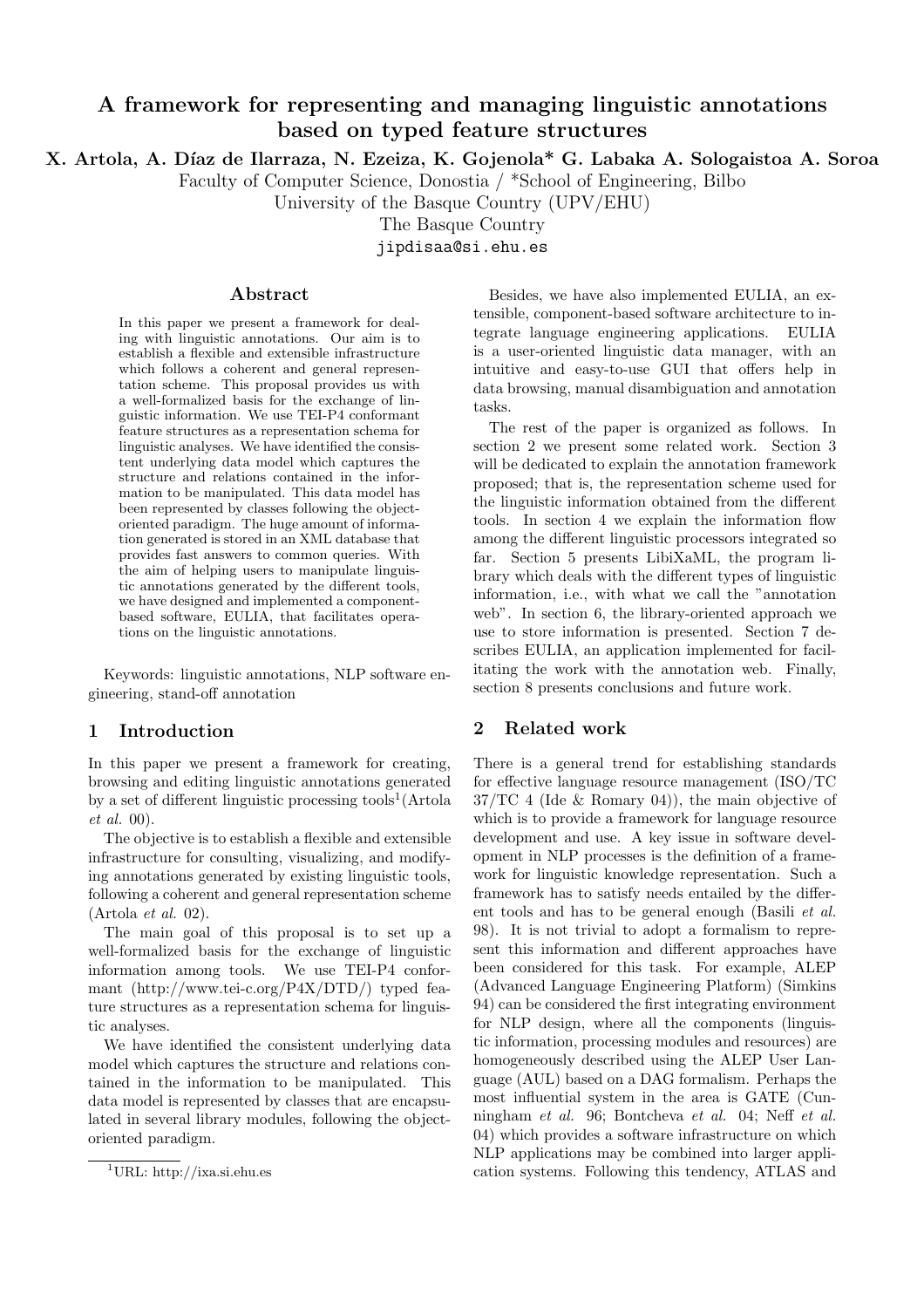

Figure 1: The multi-document annotation web (1)

MAIA (Bird et al. 00; Laprun et al. 02) provide an architecture targeted at facilitating the development of lingistic annotation applications. In Talent (Neff et al. 04), the authors present a pipeline architecture allowing for rapid prototyping and application development. The UIMA model (Ferrucci & Lally 04) permits the implementation of middleware frameworks that allow component-based infrastructure for enabling the rapid combination of linguistic technologies.

The annotation framework presented in this paper follows the stand-off markup approach and it has been inspired on TEI-P4 guidelines (Sperberg-McQueen & Burnard 02) to represent linguistic information obtained by a wide range of linguistic tools. The reason for taking this approach is that our representation requirements are not completely fulfilled by the annotation schemes proposed in the systems mentioned before. For instance, the TIPSTER architecture [Grishman 97] used in GATE version 1 exhibits problems when encoding some linguistic structures, as those referred to non-continuous multiword lexical units. The ATLAS system, based on the so-called Directed Annotation Graphs (DAG) for annotation purposes, exhibits the same restrictions. GATE version 2 (Cunningham et al. 02) tried to solve this problem combining TIPSTER and DAG, but the solution they propose makes the annotation of some simple, non-continuous features complex and non-intuitive.

Basque is an agglutinative language and the morphological information we want to attach to every word-form obliges us to use a rich model to represent it. The models used by these well-known systems don't fullfil this requirement. Our stand-off markup annotation system can represent any kind of linguistic information or structure. Following the TEI guidelines, we can deal with any kind of linguistic annotation by means of few elements such us anchors, joins, links and feature structures.

### 3 The annotation framework

Two main features characterize our annotation framework:

- 1. The variety of anchors to which the linguistic information can be attached ranges from single tokens, continous and discontinous multi-token lexical units, and different kinds of spans up to even particular word interpretations.
- 2. The richness and complexity of the linguistic information we need to represent. For example, in morphological analysis, we want to describe phenomena such as intra-word ellipsis or the inner structure of derivatives and compounds

In our case, within this framework of stand-off linguistic annotation, the output of each analysis tool may be seen as composed of several XML documents: the annotation web. Figure 1 and Figure 2 show the currently implemented document model including the representation schemes used in tokenization, segmentation, morphosyntactic analysis, multiword recognition, lemmatization/disambiguation, shallow syntax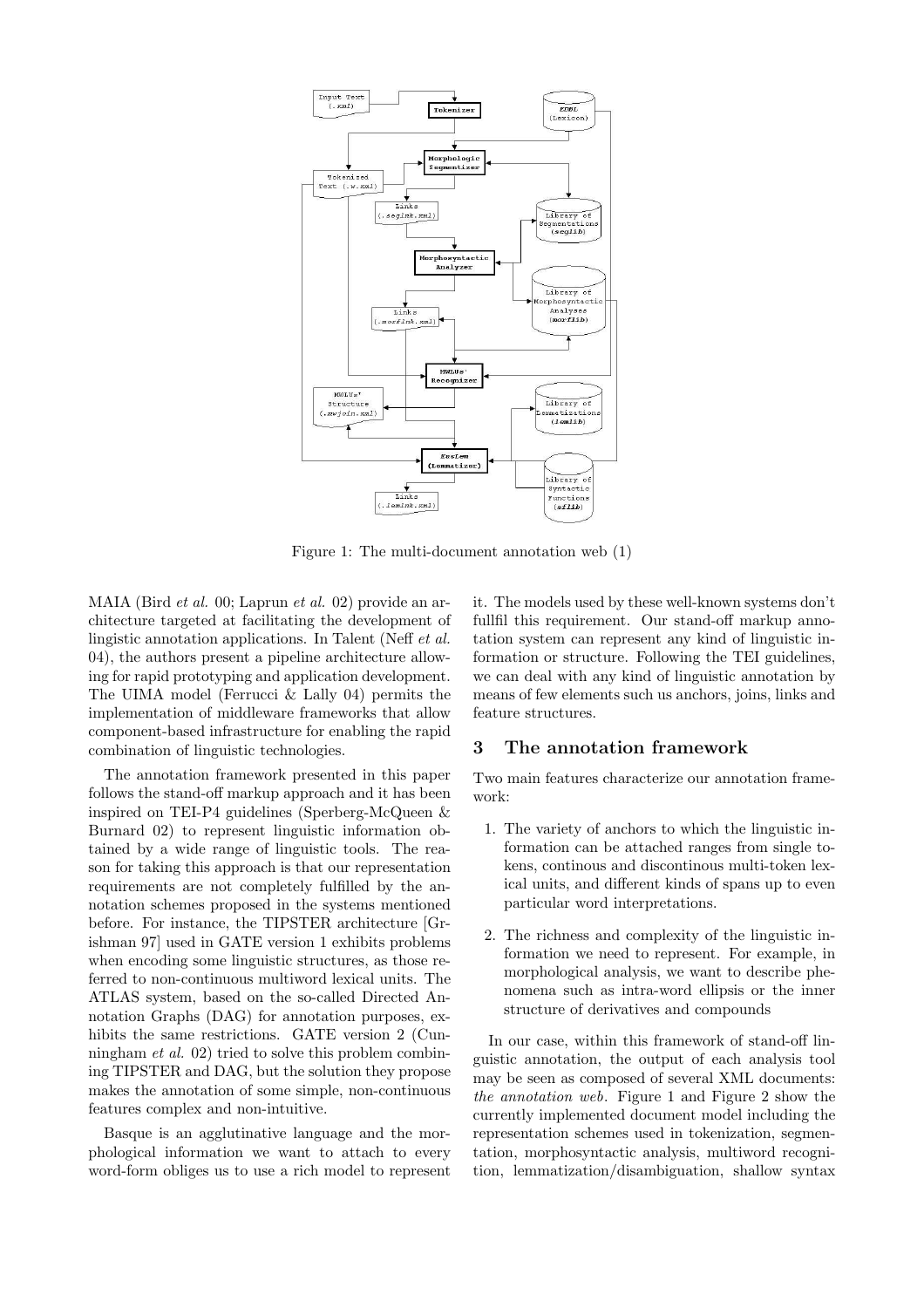

Figure 2: The multi-document annotation web (2)

and dependency-based analysis. This model fulfils the general requirements proposed in the standards (Ide & Romary 04), as in (Bird *et al.* 00; Schäfer 03):

- It provides a way to represent different types of linguistic information, ranging from the general to the fine-grained one where partial results and ambiguities can be easily represented.
- It uses feature structures as a general data model, thus providing a formal semantics and a well known logical operation set over the linguistic information represented by them.
- A general abstract model has been identified over the particular linguistic processors. Therefore, NLP applications are able to import/export the information they need in a unified way.
- The representation model doesn't dependend on any linguistic theory nor any particular processing software.

#### 3.1 The annotation web

As said above, linguistic information is attached to the analyzed text and represented as a set of XML documents that constitute the annotation web. Looking at the characteristics of the documents to be generated, we have identified different groups and types of documents. Next, we will present all of them indicating the elements defined and the corresponding class used for their representation in our model.

• Text anchors: text elements found in the input text.

- Single-word tokens recognized by the tokenizer. They are tagged with the XML  $\langle w \rangle$ element, and represented in our model by the W class.
- Multiword lexical units: the collection of "multiword tokens" identified in the input. The MWSTRUCT class represents the constituents of a multiword unit, which is encoded by means of a  $\langle$ ioin $\rangle$  element that gathers the individual constituents of the unit.
- The structure of syntactic chunks recognized in the text: the collection of "spans" identified in the input. The SPANSTRUCT class represents the constituents of a chunk that are also tagged by means of  $\langle$ join $\rangle$  elements.
- Analysis collections: collections of linguistic analyses obtained by the different tools. Due to the complexity of the information to be represented we decided to use feature structures (FS) as a general data structure. The use of feature structures quickly spread to other domains within linguistics since Jacobson (Jacobson 49) first used them for the representation of phonemes. Feature structures serve as a general-purpose linguistic metalanguage; this reason led us to use them as the basis of our encoding. The feature structures we use fulfill the TEI's guidelines for typed FSs, and the schema of all the inputs/outputs in the tool pipeline has been thoroughly described by means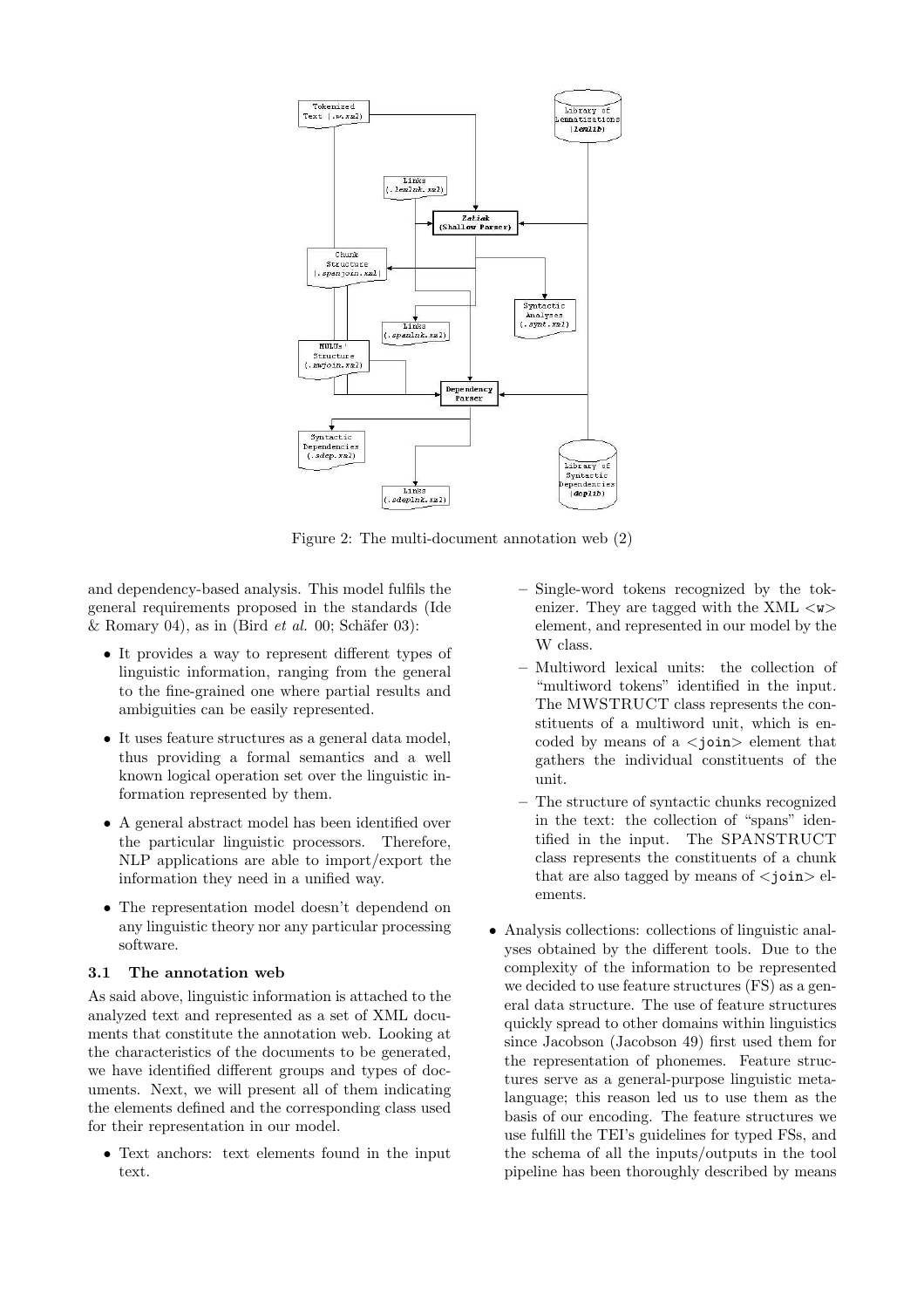of Relax NG Schemas.

• Links between anchors and their corresponding analyses, tagged by means of  $\langle$ link $\rangle$  elements. They are represented by the LINK class

The multi-document annotation web gives, as pointed out in (Ide  $&$  Véronis 95; Ide  $&$  Romary 04), more independence and flexibility to the different processes, and greater facilities for their integration. In figure 3 we will show an example which illustrates how the multi-document annotation web looks like once the lemmatization process is carried out.

#### 4 The I/O stream between programs

There are many linguistic tools integrated so far. Figure 1 and 2 illustrate the integration of the lexical database (Aldezabal et al. 01) and the rest of the tools, emphasizing that the communication among the different processes is made by means of XML documents. Let us describe these processes in sequence:

- 1. Having an XML-tagged input text file, the tokenizer takes this file and creates, as output, a .w.xml file, which contains the list of the tokens and sentences recognized in the input text. The tokenized text is of great importance in the process, in the sense that it intervenes as input for different processes.
- 2. After the tokenization process, the segmentizer takes as input the tokenized text and the general lexicon issued from the lexical database, and updates the library of segmentation analyses (FSs describing the different morphemic segments found in each word token; one FS per different distinct word-form) producing as well a document (.seglnk.xml) containing the links between the tokens in the .w.xml file and their corresponding analyses (one or more) in the library. The standoff framework we follow in annotating the documents allows us to attach easily different analyses to one token.
- 3. After that, the morphosyntactic treatment module takes as input the output of the segmentation process and updates the library of morphosyntactic analyses morflib. It produces a .morflnk.xml document containing the links between the tokens in the .w.xml file and their corresponding analyses (one or more) in morflib.

The library *morflib* will be later enriched by the MWLUs' treatment module (Alegria et al. 04). This module performs the processing of multiword lexical units producing a document that describes, by means of a collection of  $\langle$  join $\rangle$  elements .mwjoin.xml, the structure of the MWLUs identified in the text. This module has obviously access to the morphosyntactic analyses and to the

.morflnk.xml document, into which it will add the links between the .mwjoin.xml document and the library.

- 4. The morphosyntactic analyses and the output of the tokenizer constitute the input of the Euslem lemmatizer (Ezeiza et al. 98). The lemmatizer updates the library of lemmatizations and produces the *lemlnk.xml* document that contains the links between the tokens and MWLUs, and their corresponding lemmatization analyses. Besides, it updates the .mwjoin.xml document removing the incorrect joins previously included in it.
- 5. In figure 2, the syntactic process is depicted. The Zatiak surface syntax parser (Aduriz et al. 04) identifies the chunks in the text (phrases, verb chains and so on) based on the syntactic functions that, following the Constraint Grammar formalism (Karlsson et al. 95), the lemmatizer has associated to each word of the text. In this process a named-entity recognizer is also included. This process produces three documents: a .spanlnk.xml document that describes which tokens and MWLUs belong to each chunk in the text; a *synt.xml* document that contains syntactic features associated to each chunk; and a .spanjoin.xml document containing the links between the chunks and the *synt.xml* document. Note that the syntactic analyses contained in the synt.xml document correspond to a single input text, since, obviously, there is no general library containing syntactic analysis.
- 6. Finally, a dependency grammar parser establishes the dependencies between the components of the sentence in order to obtain a syntactic tree. It takes as input the library of the different syntactic dependencies deplib and obtains an .sdep.xml document describing the syntactic dependencies found in the sentences (Aranzabe et al. 04) and a .sdeplnk.xml document containing the links between the dependencies and the library.

Figure 3 shows a sample of the annotation web, result of the lemmatization. The input-text is at the upper-left part of the drawing. A multiword expression *Hala ere* (Basque for *however*) and a single-word token ere (Basque for also) have been emphasized to illustrate the relationships established between these items in the text and their corresponding lemmatizations represented by feature structures contained in the document at the upper-right part of the drawing. The document called tokenized text contains the results of the tokenization process: the sequence of tokens identified in the text with the indication of the character offsets corresponding to each token in the source. Similarly, a document called  $MWLU's$  structure contains the results of the MW expressions processing: the sequence of multi-word elements identified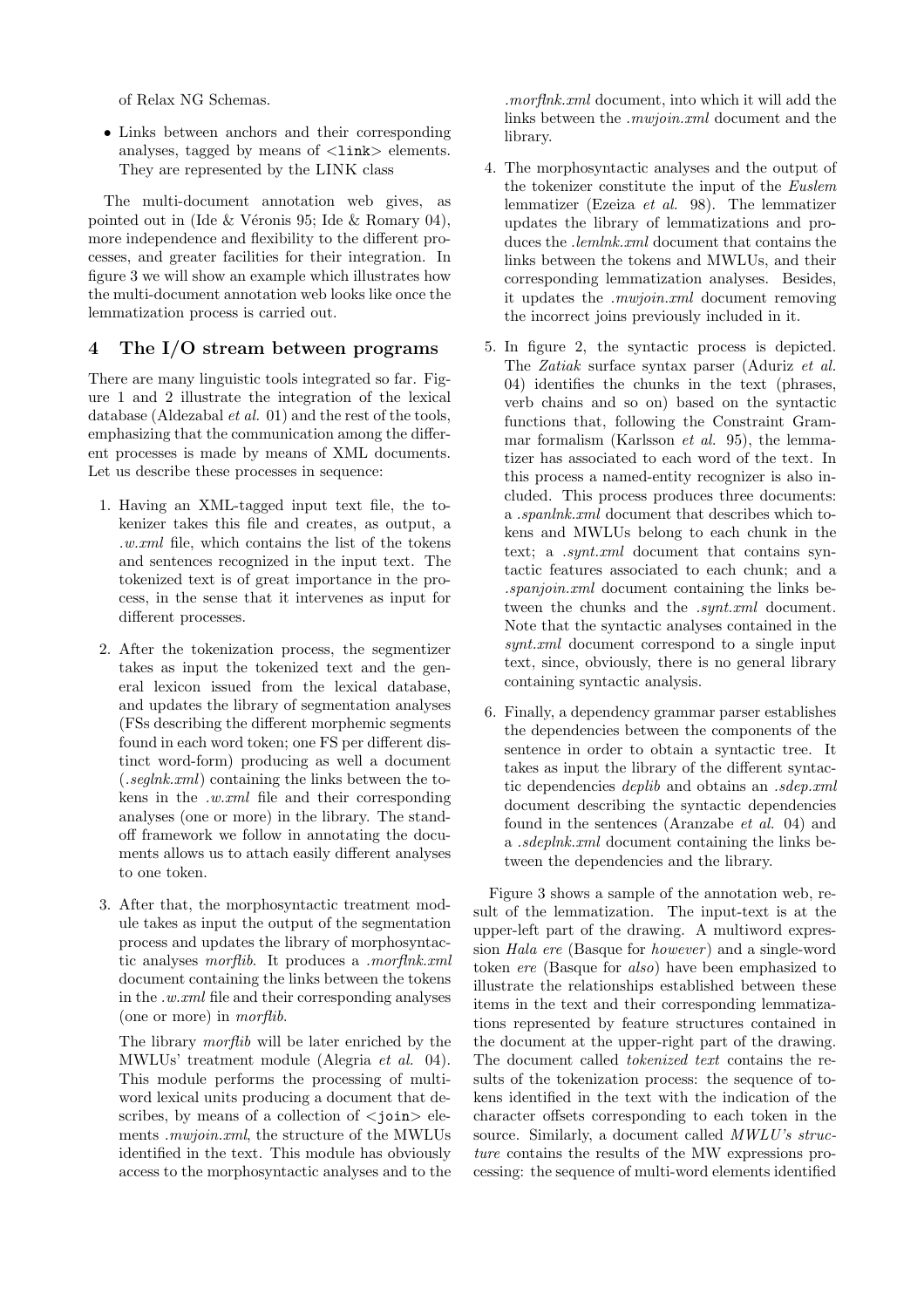

Figure 3: Output of the lemmatizer: a sample of the multi-document annotation web

in the text with the indication of the single tokens belonging to each one of them. Finally, the actual annotations (and the ambiguities, if any) are represented by the link document, that attaches the different items in the source text (single- or multi-word tokens) to their corresponding lemmatizations. TEI external pointers are used to refer to elements not present in the same document.

## 5 LibiXaML: A program library for dealing with the annotation web

We identified the consistent underlying data model which captures the structure and relations contained in the information to be manipulated. This data model is represented by classes which are encapsulated in several library modules, following the object oriented paradigm. These modules offer the necessary types and operations the different tools need to perform their task when recognizing the input and producing their output. LibiXaML manipulates: features, feature structures, values, XML documents containing linguistic information of different types, document headers, and so on.

The class methods in LibiXaML allow:

- Getting the necessary information from an XML document containing tokens, links, multiword structure joins, FSs, etc.
- Producing with ease the corresponding output according to a well-defined XML description.

The class library has been implemented in C++ and it contains about 100 classes. For the imple-

mentation of the different classes and methods we make use of the LT XML system (Thompson  $et$ al. 97), a tool architecture for XML-based processing of text corpora. The current release of LibiXaML works on Unix and can be soon found at http://ixa.si.ehu.es/ixa/resources/libixaml.

## 6 Storing linguistic information in general FS-Libraries

Considering the huge amount of information obtained in these linguistic processes, it is crucial to get an optimal storage of data in order to provide a fast answer when retrieving and searching this information. We are experimenting two ways of doing things:

- Document-oriented approach: the segmentations, morphosyntactic analyses and lemmatizations (FSs) obtained by the different analysis tools applied on a given document constitute FS collections which are stored in files specifically attached to that document.
- Library-oriented approach: the segmentations, morphosyntactic analyses and lemmatizations (FSs) obtained by the different analysis tools applied on a given document are added to general FS collections stored in big FS libraries.

The second approach saves lots of disk space and speeds up the analysis procedures because the analysis of most word forms must not be repeated since their results will be already stored in the library. So, performing the analysis is just a matter of retrieving the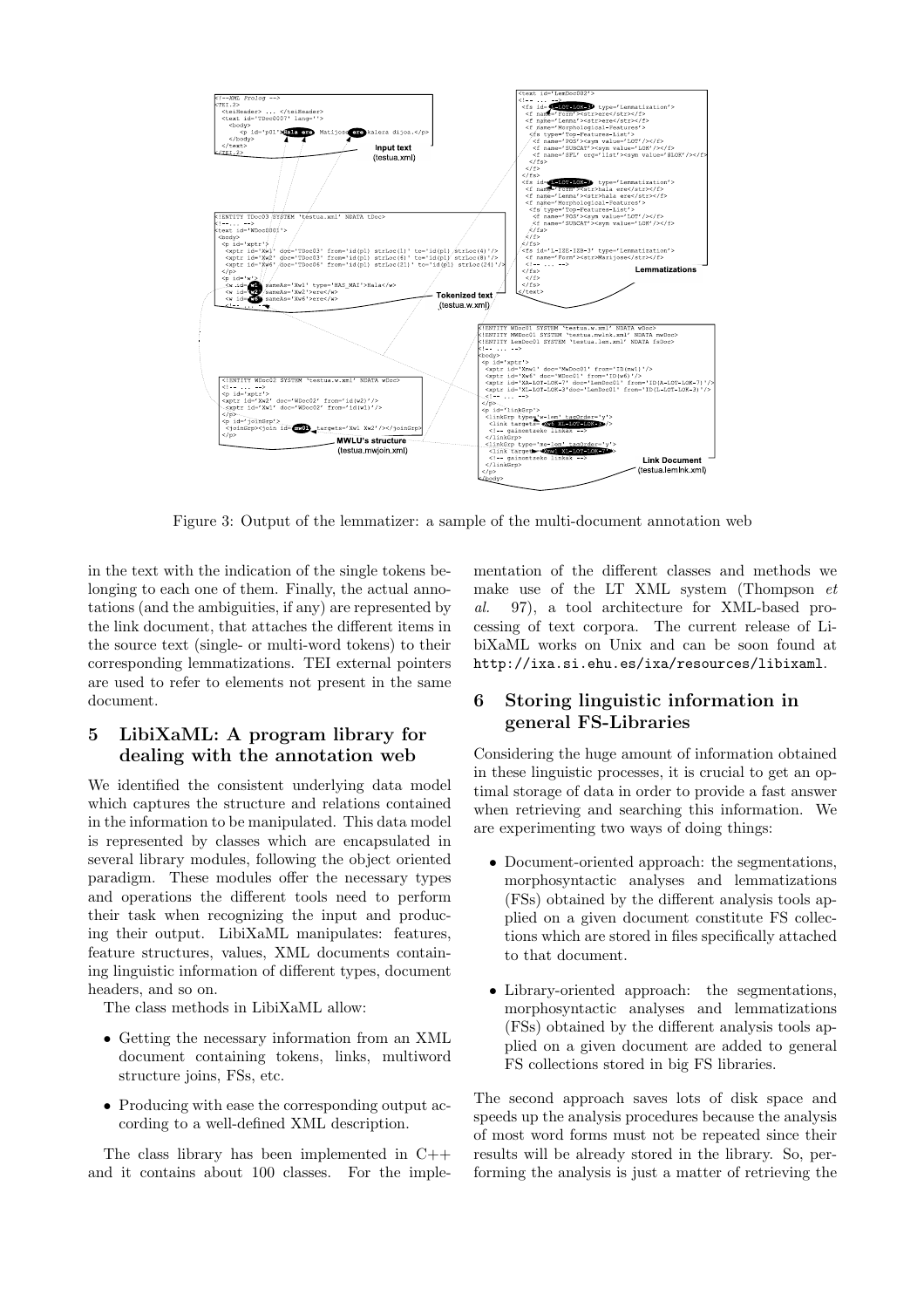corresponding analysis identifiers in the library and establishing a link to them.

Using the library-oriented technique to store information requires a more powerful indexing scheme, which will avoid, most of the time, the access to the actual XML FS library.

In order to test our annotation framework on a running environment, we have tokenized, segmentized and morphologically analyzed a text corpus containing 426,205 tokens (71,893 of them are the punctuation marks). The annotation web issued from morphological analysis has been stored, according to the library-based approach, in the following manner:

- feature structures that represent the morphological analyses corresponding to the word forms in the corpus (one for each different word form) have been loaded on an XML-native database (Berkeley DBXML);
- links between text elements and their corresponding analyses have been stored in a relational database (Berkeley DB) for faster retrieval;
- tokenization results and the original text are left in the file system.

A query prototype has been developed on this architecture and some experiments have been carried out on it. For now, this prototype provides us with a quite basic functionality, allowing to pose complex XPath expressions as queries. The XPath expressions are evaluated against the morphological analyses in the XML database that has been adequately indexed, returning as result the identifiers of the feature structures that meet the constraints expressed by the query; next, these identifiers are searched in the relational database containing the links in order to get the identifiers of the corresponding tokens, which are then retrieved on the original text to get their contexts. The final result is that, for example, to get a concordance (KWIC) that contains the words whose morphological analyses meet the constraints in the query along with their contexts takes around one second in a SUN workstation.

# 7 EULIA: An application to create, browse and disambiguate linguistic annotation based on the annotation web

In order to work on the annotation framework here explained, we have developed EULIA an environment that implements an extensible, component-based software architecture to integrate natural language engineering applications and to exploit the data created by these applications. The main functions of EULIA are the following ones:

- search, queries and analysis of results.
- submit a text to be analyzed.
- consultation and browsing of the linguistic annotation attached to texts.
- manual disambiguation of analysis results.
- manual annotation facilities and suitable encoding for new linguistic information.
- personalization of users.

Regarding the interface, the main window is divided into two parts: a Multi-Document Interface (MDI) panel where linguistic information is shown in an understandable way. The interface provides hypertextual facilities, showing the linguistic information associated to items selected on the left part. The environment is designed as a tool for general users and linguists.

#### 8 Conclusion and future work

In this paper we present a framework for dealing with language annotations.

Our proposal provides a flexible and extensible infrastructure for consulting, visualizing, and modifying annotations generated by existing linguistic tools. In this framework, the fact that different analysis sets (segmentations, complete morphosyntactic analyses, lemmatization results, and so on) linked to text anchors are stored in analysis libraries in a standoff fashion implies a reduction in time and space resources. Regarding the physical storage of the annotation information, we have already implemented the document-based storage approach and are now refining the library-based approach previously explained because we think that the use of XML native databases should be a good solution for fast retrieval and searching on these huge analysis libraries. So, we are planning to move progressively to this library-based approach. The work done so far confirms the scalability of our approach.

Very few studies have used the stand-off markup based on TEI-P4 guidelines. From our point of view, the TEI-P4 approach gives us the expresiveness required by the complexity of the linguistic information we want to represent both when establishing diverse kinds of anchors to which attach information, and when defining specialized FS types for this information.

We have designed and implemented LibXaML, a component-based library that represents the different types of information to be manipulated.

Morever, EULIA, an extensible, component-based software architecture to integrate natural language engineering applications facilitates the work on these annotations offering help in data browsing, manual disambiguation and annotation tasks.

#### 9 Acknowledgements

This research was partially funded by the Basque Government and University (HIZKING21 project and 9/UPV00141.226-14601/2002)